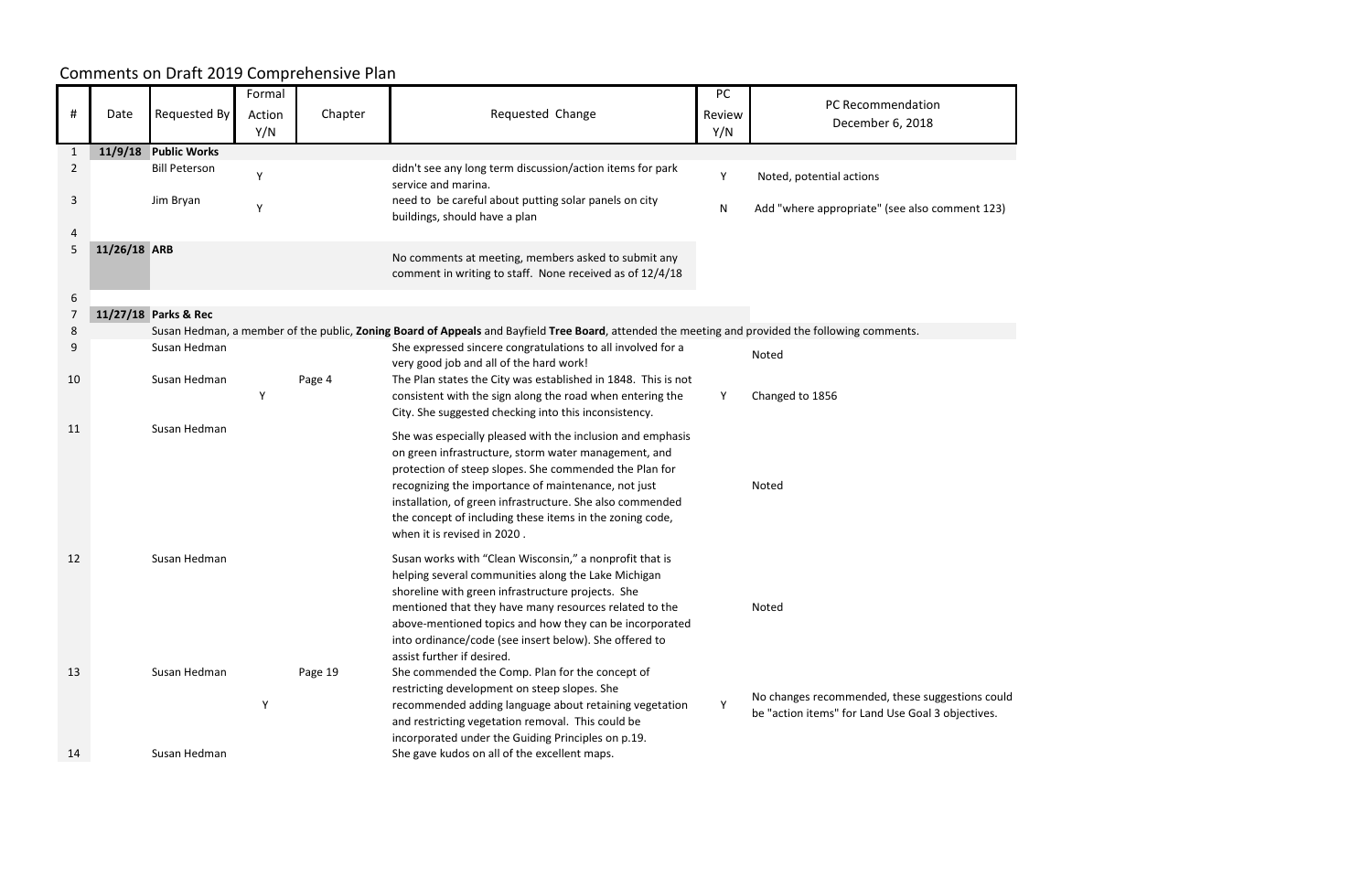| 15       | Susan Hedman<br>Y        | Fragile Soils Map   | One key comment on the Fragile Soils map: the purple area<br>of the City where City Hall, East Dock Park, Coast Guard<br>Station, Bodin's & Bay Fisheries, Recreation Center, etc. are<br>located is not technically a floodplain and should not be<br>labeled as such. She highlighted that the term "Floodplain"<br>has to meet very specific criteria as defined by FEMA. This<br>area does not meet these criteria. Furthermore, Floodplain<br>classification under FEMA regulations carries specific<br>regulatory and legal implications that are not applicable to<br>this area on the map. She recommended that the term for<br>this area on the map be changed. One term discussed<br>among the group was "low-lying area;" but the discussion<br>deferred to the planners to find the best term. | Y | Recommend re-labeling "floodplain" as "low-lying<br>area" on the Fragile Soils Map. |
|----------|--------------------------|---------------------|------------------------------------------------------------------------------------------------------------------------------------------------------------------------------------------------------------------------------------------------------------------------------------------------------------------------------------------------------------------------------------------------------------------------------------------------------------------------------------------------------------------------------------------------------------------------------------------------------------------------------------------------------------------------------------------------------------------------------------------------------------------------------------------------------------|---|-------------------------------------------------------------------------------------|
| 16       | Susan Hedman<br>Y        |                     | She recommended including the map of wooded parcels in<br>the City.                                                                                                                                                                                                                                                                                                                                                                                                                                                                                                                                                                                                                                                                                                                                        | Y | Noted                                                                               |
| 17       | Kate Kitchell-<br>Eldred | General<br>Comments | I think the format of the plan is clear, understandable and<br>easy to track. The concerns/issues have been synthesized<br>well throughout all sections. It is awkward that the<br>chapters do not align with the City's Committee structure.<br>Nor do they reflect Bayfield's unique features and issues.<br>This may make it a bit more challenging to ensure that the<br>Comp. Plan transitions smoothly into implementation.                                                                                                                                                                                                                                                                                                                                                                          |   | Noted                                                                               |
| 18<br>19 |                          |                     | If the plan format could be modified it seems that at least 2                                                                                                                                                                                                                                                                                                                                                                                                                                                                                                                                                                                                                                                                                                                                              |   |                                                                                     |
|          |                          |                     | additional major topics would be highlighted: 1) Lake<br>Superior (shoreline protection, harbors, access, aquatic<br>invasive species, climate change effects etc.); 2) Youth and<br>Education.                                                                                                                                                                                                                                                                                                                                                                                                                                                                                                                                                                                                            | Υ | <b>Consider for Action Items</b>                                                    |
| 20<br>21 |                          |                     | My comments focus primarily on items to the Parks &                                                                                                                                                                                                                                                                                                                                                                                                                                                                                                                                                                                                                                                                                                                                                        |   |                                                                                     |
|          |                          |                     | Recreation Committee, including open space management.<br>Suggested changes to language in the plan are highlighted<br>and italics.                                                                                                                                                                                                                                                                                                                                                                                                                                                                                                                                                                                                                                                                        |   | Noted                                                                               |
| 22<br>23 |                          |                     | In general, I think that it is great that the Comp. Plan update<br>places such a strong emphasis on protection of unique and<br>sensitive natural and cultural resources as well as<br>recreation, parks, and outdoor activities. These features<br>are central to what makes the City of Bayfield and our<br>surroundings so desirable for residents and visitors. I think<br>the Plan does a very good job of recognizing these assets<br>and sets a solid foundation for our parks, recreation and<br>open spaces for the future. This provides excellent<br>opportunities for the P&R Committee and our partners.                                                                                                                                                                                      |   | Noted                                                                               |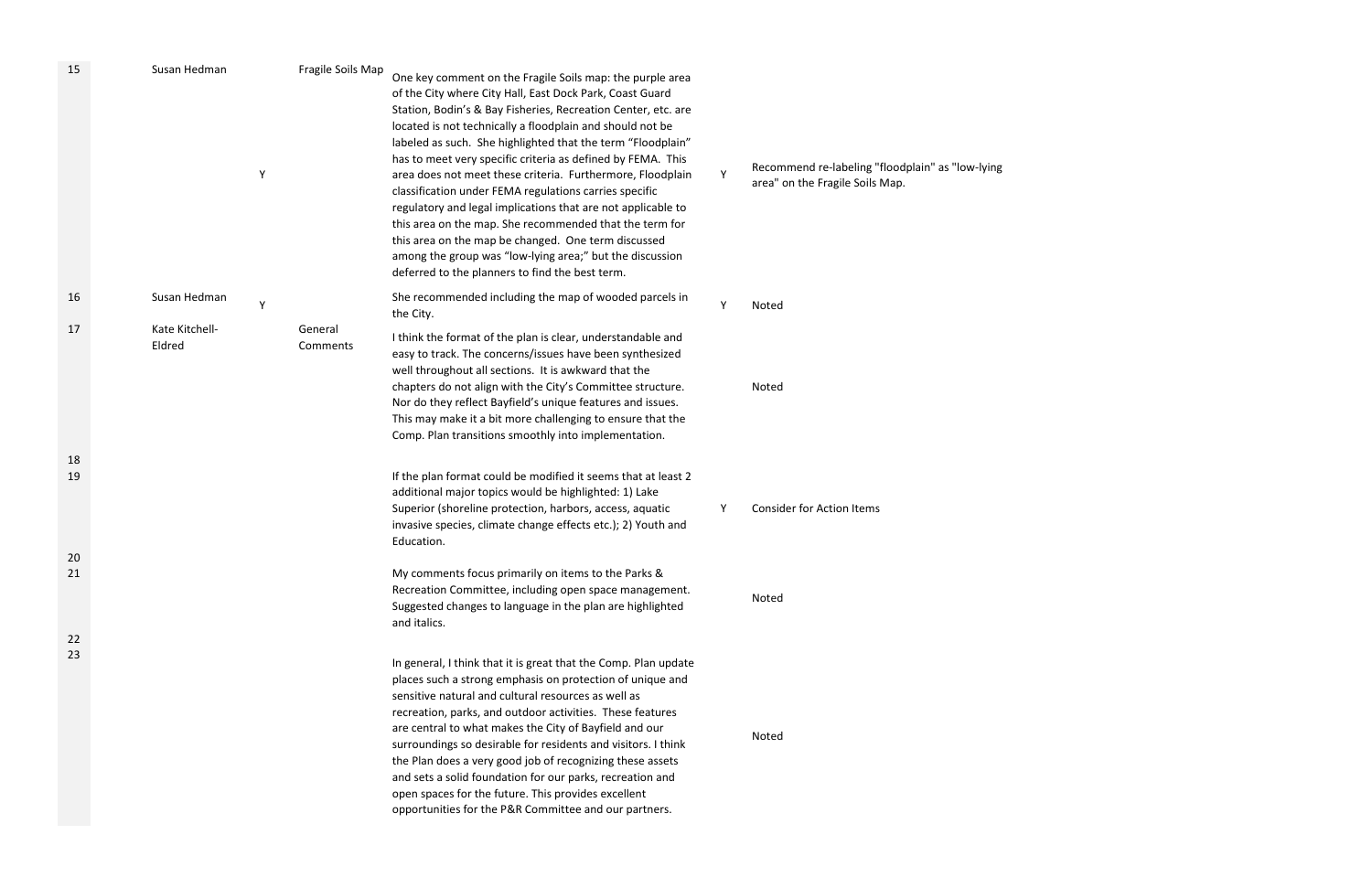| 24 | Kate Kitchell-<br>Eldred | Page 4<br>Issues &<br>Opportunities<br>Υ        | At the risk of sounding nit-picky, the definition of<br>"Stewardship" seems a bit off. The term "Accountability"<br>would be a better fit with this definition. I suggest that the<br>PC retain the term "Stewardship," but change the definition<br>to match Webster's: "The conducting, supervising, or<br>managing of something. Especially: the careful and<br>responsible management of something entrusted to one's<br>care."                                                                                                                                                    | Υ | Change to read "means the careful and responsible<br>management of something entrusted to one's<br>care."                                         |
|----|--------------------------|-------------------------------------------------|----------------------------------------------------------------------------------------------------------------------------------------------------------------------------------------------------------------------------------------------------------------------------------------------------------------------------------------------------------------------------------------------------------------------------------------------------------------------------------------------------------------------------------------------------------------------------------------|---|---------------------------------------------------------------------------------------------------------------------------------------------------|
| 25 | Kate Kitchell-<br>Eldred | Guiding<br>Principles (pages<br>$4-5)$          | One of the great things about Bayfield is its strong<br>foundation of community engagement and volunteerism.<br>As we work on turning the Comp. Plan into action, we will<br>need to further engage community members (and visitors)<br>in helping with the implementation. Citizen<br>involvement/volunteerism creates more ownership, sense<br>of purpose/pride, and resilience. For example, we could<br>more effectively organize and engage volunteers in<br>monitoring and maintaining our parks by participating in<br>work days and/or contributing resources for these areas. | Υ | <b>Consider for Action Items</b>                                                                                                                  |
| 26 |                          | Y                                               | Therefore, I recommend that the Comp. Plan include a<br>statement/guiding principle about promoting a community<br>of energized citizens of all ages who are actively engaged in<br>achieving the City's vision and goals through volunteerism,<br>stewardship, and ongoing involvement in City governance.<br>Another option would be to revise the Vision statement on p.<br>4 to add the word, "engaged" after the word "vibrant."                                                                                                                                                  | Υ | Revised the Vision statement on p. 4 to add the<br>word, "engaged" after the word "vibrant."                                                      |
| 27 | Kate Kitchell-<br>Eldred | Ag., Cultural,<br>Natural<br>Υ<br>Resources p.7 | Goal 1: This section does not include anything about<br>education and awareness. I suggest adding an objective<br>about "Increase public understanding and awareness about<br>preserving and protecting natural and cultural resources."                                                                                                                                                                                                                                                                                                                                               | Υ | Added ""increase public understanding and<br>awareness about preserving and protecting these<br>resources" to the statement of Guiding Principles |
| 28 | Kate Kitchell-<br>Eldred | p.7                                             | Goal 1.1 Add the word "Stabilize" and protect run-off<br>corridors. There are some locations that are vulnerable<br>already and would benefit from stabilization.                                                                                                                                                                                                                                                                                                                                                                                                                      |   | Adopted                                                                                                                                           |
| 29 | Kate Kitchell-<br>Eldred | p.7<br>Υ                                        | 1.2: What is a "green corridor?" Perhaps a definition in the<br>glossary would be helpful. Would these "green corridors"<br>be open spaces that P&R Committee should pay attention<br>to?                                                                                                                                                                                                                                                                                                                                                                                              | Υ | Delete the phrase "green corridor" -- it's more<br>specific to wildlife habitat than encouraging<br>infilatration.                                |
| 30 | Kate Kitchell-<br>Eldred | p.7                                             | 1.6 Revise to say "Preserve, protect and enhance native<br>plants, forests, trees, and wildlife in the city. I suggest these<br>changes to place emphasis on replacing aging trees and<br>planting more trees to enhance the aesthetics and biological<br>diversity.                                                                                                                                                                                                                                                                                                                   | Y | Revised to add enhance, replace forests with trees.                                                                                               |
| 31 | Kate Kitchell-<br>Eldred | p.7                                             | Add 1.7 to specifically address invasive species and noxious<br>weeds. Something like: Eliminate and/or control aquatic and<br>terrestrial invasive species and noxious weeds.                                                                                                                                                                                                                                                                                                                                                                                                         | Υ | New objective not neeeded, recommended adding<br>these ideas to list of actions.                                                                  |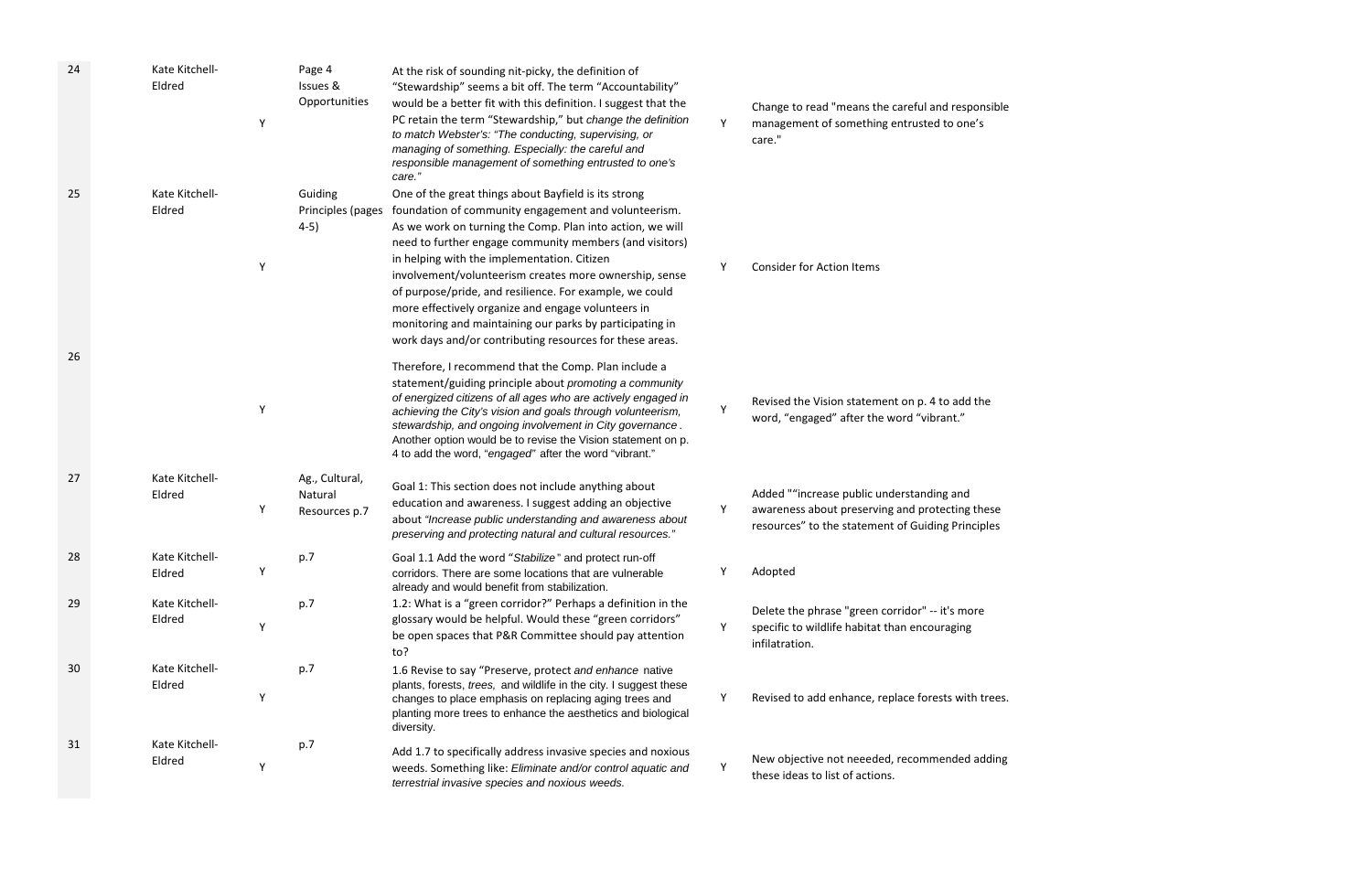| 32 | Kate Kitchell-<br>Eldred | p.8<br>Υ                     | Update the goal statement to "Bayfield provides quality<br>year-round park facilities" We need to especially expand<br>winter activities and opportunities for residents and visitors.<br>Ideas could include something like an outdoor gathering area<br>with community fire pit, skating rink, and other ice-based<br>sports in conjunction with the Recreation Center.                                                                                                                                                                                                                                                                                                                                                                                                                                                                                                                                                                                                                                                                                                                                                                             | Y            | Not adopted. Budget concerns.                                                                                                                                                                                                                                                                                                                          |
|----|--------------------------|------------------------------|-------------------------------------------------------------------------------------------------------------------------------------------------------------------------------------------------------------------------------------------------------------------------------------------------------------------------------------------------------------------------------------------------------------------------------------------------------------------------------------------------------------------------------------------------------------------------------------------------------------------------------------------------------------------------------------------------------------------------------------------------------------------------------------------------------------------------------------------------------------------------------------------------------------------------------------------------------------------------------------------------------------------------------------------------------------------------------------------------------------------------------------------------------|--------------|--------------------------------------------------------------------------------------------------------------------------------------------------------------------------------------------------------------------------------------------------------------------------------------------------------------------------------------------------------|
| 33 | Kate Kitchell-<br>Eldred | p.8<br>Y                     | Adjust 4.1 to state "Preserve, enhance, and expand the<br>city's park system." This would acknowledge needs &<br>opportunities for improving existing parks with activities like<br>public art, planting more trees and improved aesthetics.                                                                                                                                                                                                                                                                                                                                                                                                                                                                                                                                                                                                                                                                                                                                                                                                                                                                                                          | $\mathsf{Y}$ | Revised Goal 4, Objectives 1and 2 to read "<br>Preserve, maintain and enhance"                                                                                                                                                                                                                                                                         |
| 34 | Kate Kitchell-<br>Eldred | p.8<br>Υ                     | Add another objective: 4.3: Expand shoreline access for a<br>diversity of public uses throughout the year.                                                                                                                                                                                                                                                                                                                                                                                                                                                                                                                                                                                                                                                                                                                                                                                                                                                                                                                                                                                                                                            | $\mathsf{Y}$ | Not recommended. See Goal 4, Objective 4<br>emphasis on the waterfront.                                                                                                                                                                                                                                                                                |
| 35 | Kate Kitchell-<br>Eldred | p. 9<br>Utilities &          | There is a notable omission of the Recreation Center<br>Recreation and Fitness Resources (RFR). This is as a                                                                                                                                                                                                                                                                                                                                                                                                                                                                                                                                                                                                                                                                                                                                                                                                                                                                                                                                                                                                                                          |              |                                                                                                                                                                                                                                                                                                                                                        |
|    |                          | Y<br>Community               | tremendous community asset that has even more potential<br>Facilities Chapter into the future. This also dovetails with the importance of<br>addressing education and youth.                                                                                                                                                                                                                                                                                                                                                                                                                                                                                                                                                                                                                                                                                                                                                                                                                                                                                                                                                                          | Y            | Agreed. Recommended adding where appropriate.                                                                                                                                                                                                                                                                                                          |
| 36 | Kate Kitchell-<br>Eldred | pages 9 and 20<br>Y          | I recommend that this document more strongly emphasize<br>protecting the City's shoreline/waterfront and associated<br>infrastructure from high lake levels and extreme weather<br>events associated with climate change. It seems that this<br>would best fit under this "community facilities" chapter<br>because on p. 9 the issues of climate change, flooding and<br>hazard mitigation are identified. However, there are no<br>goals & objectives to address these issues directly within<br>this chapter. This could also be cross-referenced on p. 20<br>under the Land Use Chapter. I suggest that another Goal<br>with objectives be added to this chapter. Something like:<br>Goal 2: Bayfield Protects its Shoreline and Waterfront<br>Infrastructure from the effects of higher lake levels and<br>climate change. Objective 1. Assess the potential effects to<br>the City's shoreline and waterfront infrastructure and develop<br>a strategy for mitigation and protection. 2. Increase public<br>understanding of these issues and how to address them. 3.<br>Incorporate mitigation into future infrastructure and<br>developments. | Y            | Include Wisconsin Initiative on Climate Change<br>Impacts precipitation map to emphasize<br>recognition of these issues, and see Goal 3<br>emphasis on steep slopes. Facilities Objective 2<br>(page 10) addresses stormwater impacts. Rather<br>than create a new Goal, add the three proposed<br>ideas to a list of "action items" for this Chapter. |
| 37 | Kate Kitchell-<br>Eldred | p. 13<br>Y<br>Transportation | 1.1 This item is currently proposed in the Coastal<br>Management Grant recently submitted by the Parks & Rec.                                                                                                                                                                                                                                                                                                                                                                                                                                                                                                                                                                                                                                                                                                                                                                                                                                                                                                                                                                                                                                         | Y            | Noted                                                                                                                                                                                                                                                                                                                                                  |
|    |                          |                              | committee                                                                                                                                                                                                                                                                                                                                                                                                                                                                                                                                                                                                                                                                                                                                                                                                                                                                                                                                                                                                                                                                                                                                             |              |                                                                                                                                                                                                                                                                                                                                                        |
| 38 | Kate Kitchell-           | p. 13                        | 1.2 This item is also currently proposed in the Coastal                                                                                                                                                                                                                                                                                                                                                                                                                                                                                                                                                                                                                                                                                                                                                                                                                                                                                                                                                                                                                                                                                               |              |                                                                                                                                                                                                                                                                                                                                                        |
|    | Eldred                   | Υ                            | Management Grant recently submitted by the Parks & Rec.<br>committee                                                                                                                                                                                                                                                                                                                                                                                                                                                                                                                                                                                                                                                                                                                                                                                                                                                                                                                                                                                                                                                                                  | Y            | Noted                                                                                                                                                                                                                                                                                                                                                  |
| 39 | Kate Kitchell-           | p. 13                        | 1.5 Question: winter access to what & where? What falls                                                                                                                                                                                                                                                                                                                                                                                                                                                                                                                                                                                                                                                                                                                                                                                                                                                                                                                                                                                                                                                                                               |              | Update routes on Recreation map. Snowmobiles                                                                                                                                                                                                                                                                                                           |
|    | Eldred                   | Υ                            | into the category of "off road vehicles?" Does this mean<br>snowmobiles, fat bikes, ATVs?                                                                                                                                                                                                                                                                                                                                                                                                                                                                                                                                                                                                                                                                                                                                                                                                                                                                                                                                                                                                                                                             | Y            | and ATVs only allowed in winter. Questions are<br>action items                                                                                                                                                                                                                                                                                         |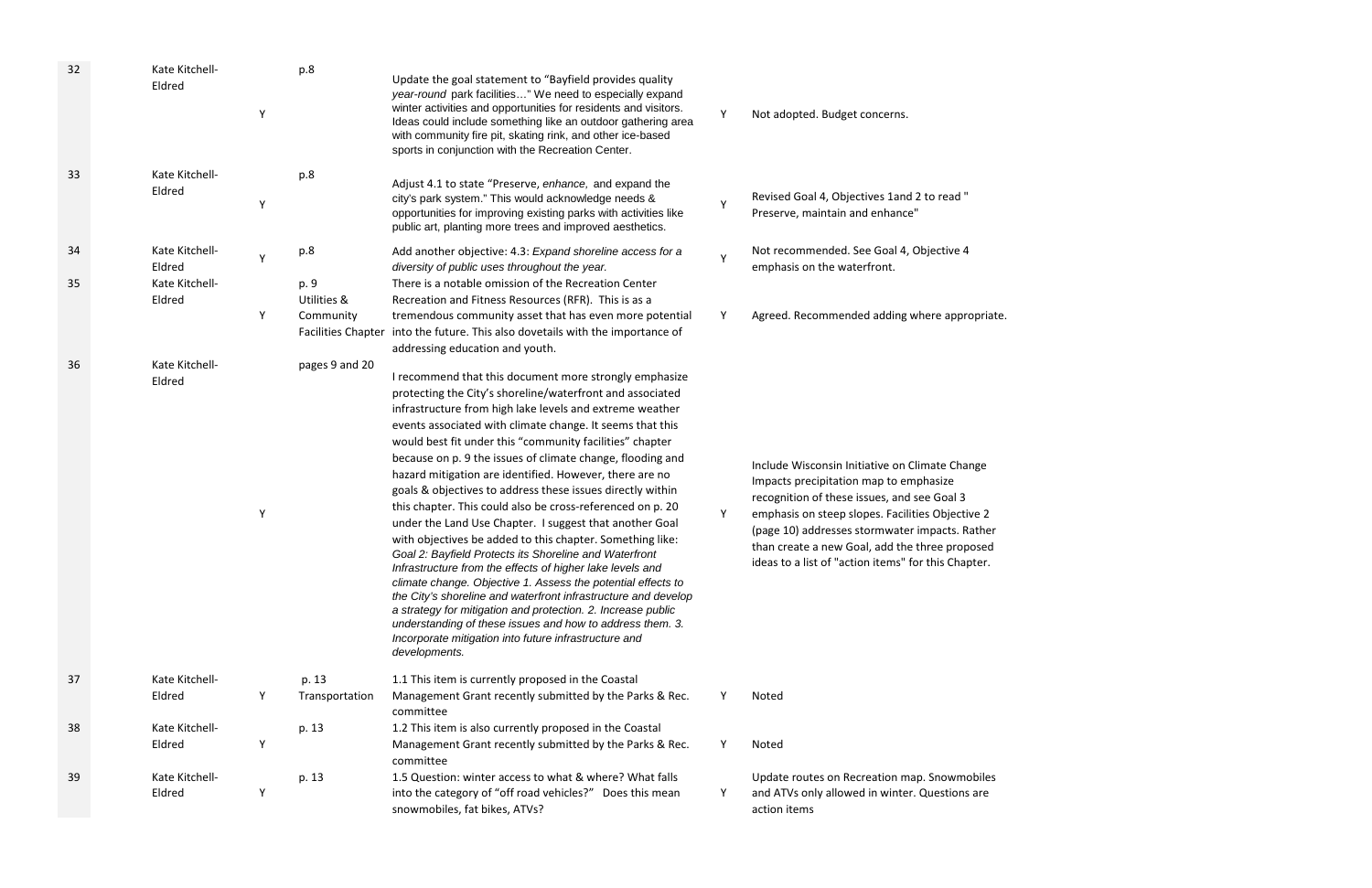| 40 | Kate Kitchell-<br>Eldred | Υ | p. 13                    | Goal 2: Suggest that another objective be added: Enhance<br>parking areas with planting native trees and shrubs and<br>public art.                                                                                                                                                                                                                                                                                                                                                                                                                                                                                                                                                                            | Y | Not recommended as a new Goal, but good<br>suggestion for "action items" under Objective 1                                                                |
|----|--------------------------|---|--------------------------|---------------------------------------------------------------------------------------------------------------------------------------------------------------------------------------------------------------------------------------------------------------------------------------------------------------------------------------------------------------------------------------------------------------------------------------------------------------------------------------------------------------------------------------------------------------------------------------------------------------------------------------------------------------------------------------------------------------|---|-----------------------------------------------------------------------------------------------------------------------------------------------------------|
| 41 | Kate Kitchell-<br>Eldred | Y | p.19<br>Land Use         | Under Goal 1, perhaps the plan could include the idea of<br>Best Management Practices (BMPs). One way to do this<br>would be to revise 1.1 to state "Define and educate the<br>community about sustainable development, through the<br>application of Best Management Practices (BMPs).                                                                                                                                                                                                                                                                                                                                                                                                                       | Y | No change. Consider BMPs for "action items"                                                                                                               |
| 42 | Kate Kitchell-<br>Eldred | Υ | p. 19-20                 | Under Goal 1, consider adding another objective about<br>creating incentives for landowners such as: Create<br>incentives to encourage landowners to pursue sustainable<br>development and protect natural and cultural resources.                                                                                                                                                                                                                                                                                                                                                                                                                                                                            | Υ | <b>Consider for Action Items</b>                                                                                                                          |
| 43 | Kate Kitchell-<br>Eldred | Υ | p. 21<br>al Cooperation  | I applaud the emphasis on cooperation across boundaries. I<br>Intergovernment wonder if there is an opportunity to expand the scope just a<br>little bit to acknowledge cooperation with NGOs as well.<br>Also, I suggest that Recreation and Fitness Resources be<br>recognized in this section somewhere. Perhaps Ashwabay<br>as well? If reference to these entities does not fit here,<br>perhaps under Ag., Cultural, and Natural Resources<br>Chapter.                                                                                                                                                                                                                                                  |   | Recommended addition to Objective 1.                                                                                                                      |
| 44 | Kate Kitchell-<br>Eldred | Υ | p. 23                    | Consider adding an objective about cooperative planning<br>for recreation and trails; something like: 6. Seek<br>opportunities to collaborate with adjoining communities (Red<br>Cliff, Washburn), towns (Bayfield, Bayview), Bayfield County<br>and NGOs (RFR, Ashwabay) for enhancing and expanding<br>parks, trails, and outdoor recreation activities.                                                                                                                                                                                                                                                                                                                                                    | Y | Trails are addressed in Goal 4, Objective 1 (p.8).<br>Consider adding these suggestions as "action items"<br>there                                        |
| 45 | Kate Kitchell-<br>Eldred |   | Implementation           | Throughout the document I keep wondering who will be<br>responsible for achieving these goals and objectives. In<br>accordance with the statement on p. 24, once the City staff<br>identifies objectives in the adopted plan that require the<br>expertise of boards/committees" I recommend that the<br>plan include an appendix (table?) that shows the<br>connections between the Plan categories/chapters and City<br>committees (example attached below). This is a critical<br>component for carrying the ideas of the Comp. Plan into<br>actual fruition. Without this, there may be some<br>goals/objectives that fall between the cracks and others<br>that are redundant among too many committees. |   | Noted. Consider this type of grid/table for actions.                                                                                                      |
| 46 | Kate Kitchell-<br>Eldred |   | Maps                     | <b>Excellent Maps!</b>                                                                                                                                                                                                                                                                                                                                                                                                                                                                                                                                                                                                                                                                                        |   |                                                                                                                                                           |
| 47 | Kate Kitchell-<br>Eldred |   | Existing land use<br>map | It is surprising that the land use along the Gil Larsen Trail<br>does not show recreation. Especially because it is depicted<br>on the parks & recreation map as a park.                                                                                                                                                                                                                                                                                                                                                                                                                                                                                                                                      | Y | No changes needed, but note that undeveloped<br>spaces may be shown as parks, open space, public<br>facilities etc depending on the focus of a given map. |

(Introduction)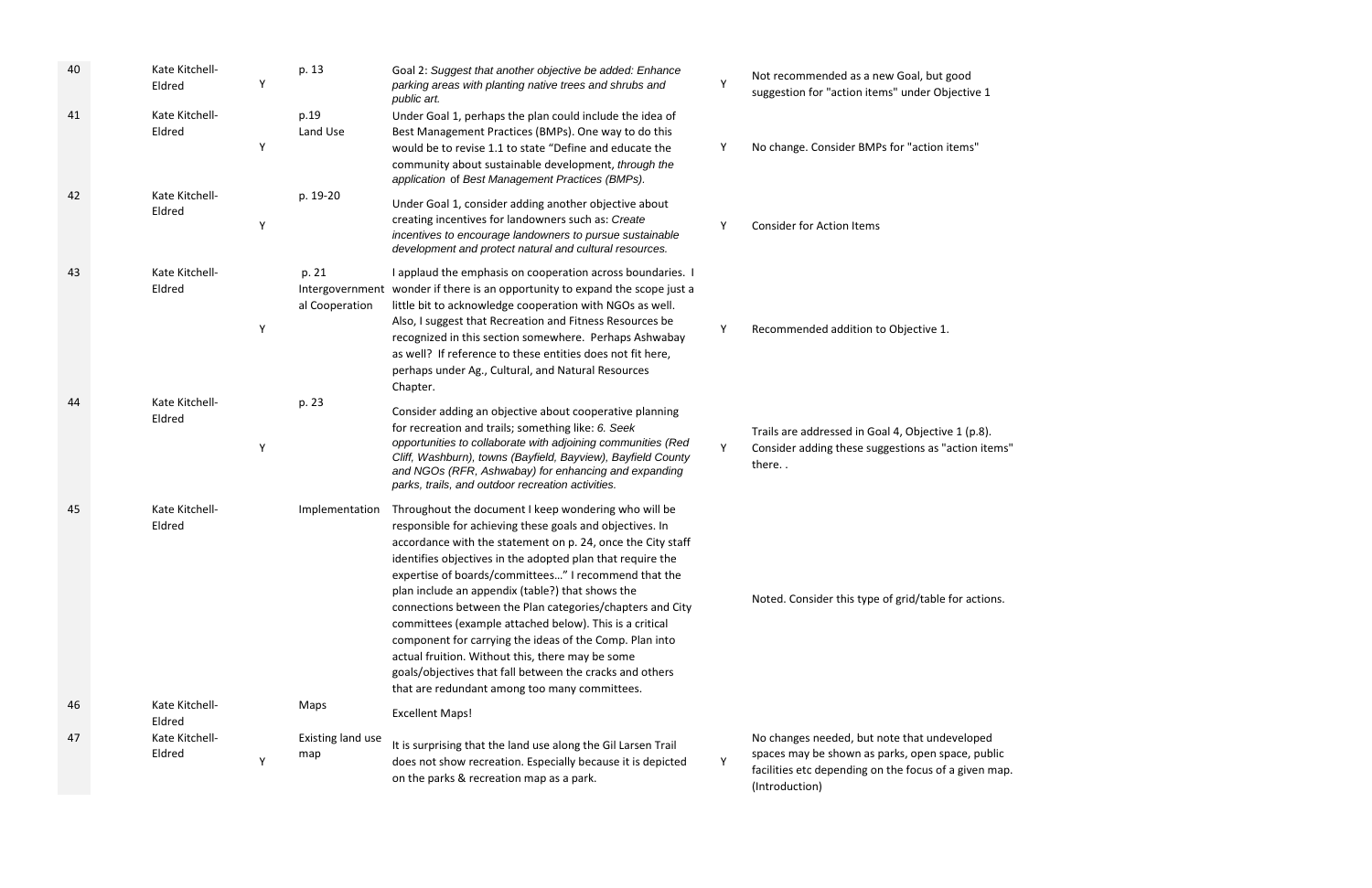| 48 |                  | Kate Kitchell-<br>Eldred | Υ | Land Use Map            | Proposed Future I applaud and support the proposal to show the city-owned<br>lands in the Big Ravine (Gil Larsen Trail and beyond) and<br>along the shoreline north of the ferry lines property as<br>recreation land use. In both cases, I recommend non-<br>motorized use.                              | Y | <b>Consider for Action Items</b>             |
|----|------------------|--------------------------|---|-------------------------|-----------------------------------------------------------------------------------------------------------------------------------------------------------------------------------------------------------------------------------------------------------------------------------------------------------|---|----------------------------------------------|
| 49 | 11/28/18 Library |                          |   |                         | Comments to be submitted to staff                                                                                                                                                                                                                                                                         |   | see comments below                           |
| 50 |                  |                          |   |                         |                                                                                                                                                                                                                                                                                                           |   |                                              |
| 51 | 12/3/18          | <b>Harbor Commission</b> |   |                         |                                                                                                                                                                                                                                                                                                           |   |                                              |
| 52 |                  | Carl Dahl                |   |                         | Would be nice to have a trail along the north end of the<br>waterfront to the camp ground.                                                                                                                                                                                                                |   | See Kitchell comments 37-38, grant proposal  |
| 53 |                  | Carl Dahl                |   |                         | Otherwise thought it was nicely none, can see a lot of work<br>went into it.                                                                                                                                                                                                                              |   | Noted                                        |
| 54 |                  |                          |   |                         |                                                                                                                                                                                                                                                                                                           |   |                                              |
| 55 | 12/3/18          | <b>Consultant</b>        |   |                         |                                                                                                                                                                                                                                                                                                           |   |                                              |
| 56 |                  | Nan Fey                  | Υ | Appendix                | Add Public Participation Plan                                                                                                                                                                                                                                                                             | Y | Done                                         |
| 57 |                  | Nan Fey                  |   | Appendix                | Add link to WICCI climate change report (ACN graphic)                                                                                                                                                                                                                                                     |   | Done                                         |
| 58 |                  | Nan Fey                  | Υ | Each Chapter            | One photo and one data graphic; see list                                                                                                                                                                                                                                                                  |   | At final formatting and publication stage    |
| 59 |                  | Nan Fey                  | Y | <b>Chapter Graphics</b> | Delete broadband coverage map                                                                                                                                                                                                                                                                             | Y | Not necessary, is noted in NWRPC 2018 update |
| 60 |                  | Nan Fey                  | Y | All Pages               | Footers should indicate Chapter                                                                                                                                                                                                                                                                           |   | At final formatting and publication stage    |
| 61 |                  | Nan Fey                  | Y | Page 2                  | The word policymakers is not hyphenated                                                                                                                                                                                                                                                                   |   | Corrected                                    |
| 62 |                  | Nan Fey                  | Υ | Page 3                  | "Founded in 1856"                                                                                                                                                                                                                                                                                         |   | Corrected                                    |
| 63 |                  | UW suggestion            | Y | Page 4                  | Revise final clause of the Introduction to read "it is<br>currently participating in a multi-year program focused on<br>health and health equity, with a goal of better addressing                                                                                                                        | Υ | Adopted                                      |
|    |                  |                          |   |                         | health through local policy and decision-making."                                                                                                                                                                                                                                                         |   |                                              |
| 64 |                  | UW suggestion            | Υ | Page 4                  | Consider revising the last two sentences in the<br>Concerns/Issues paragraph to read: "For Bayfield to remain                                                                                                                                                                                             | Y | Adopted                                      |
|    |                  |                          |   |                         | a healthy city, it needs to provide living wage jobs, and<br>housing that is affordable and accessible."                                                                                                                                                                                                  |   |                                              |
| 65 |                  | UW suggestion            |   | Page 4                  | In the Guiding Principles, explain more clearly what we<br>mean by health. Suggest revising the second sentence in                                                                                                                                                                                        |   |                                              |
|    |                  |                          | Υ |                         | the "overall Vision" paragraph to read as follows: Health<br>was not listed as a core value in 2001, but our<br>understanding that it is not merely the absence of disease,<br>and its role in community planning, has risen to a level in<br>recent years that it is now considered an overarching goal. |   | Adopted                                      |
| 66 |                  | UW suggestion            | Y | Page 5                  | Revise the sentence introducing the Health Goal to read as<br>follows: The new Health Goal was developed with the<br>recognition that all residents deserve to lead fulfilling lives<br>that support physical, mental and social well-being in a<br>healthy community.                                    |   | Adopted                                      |

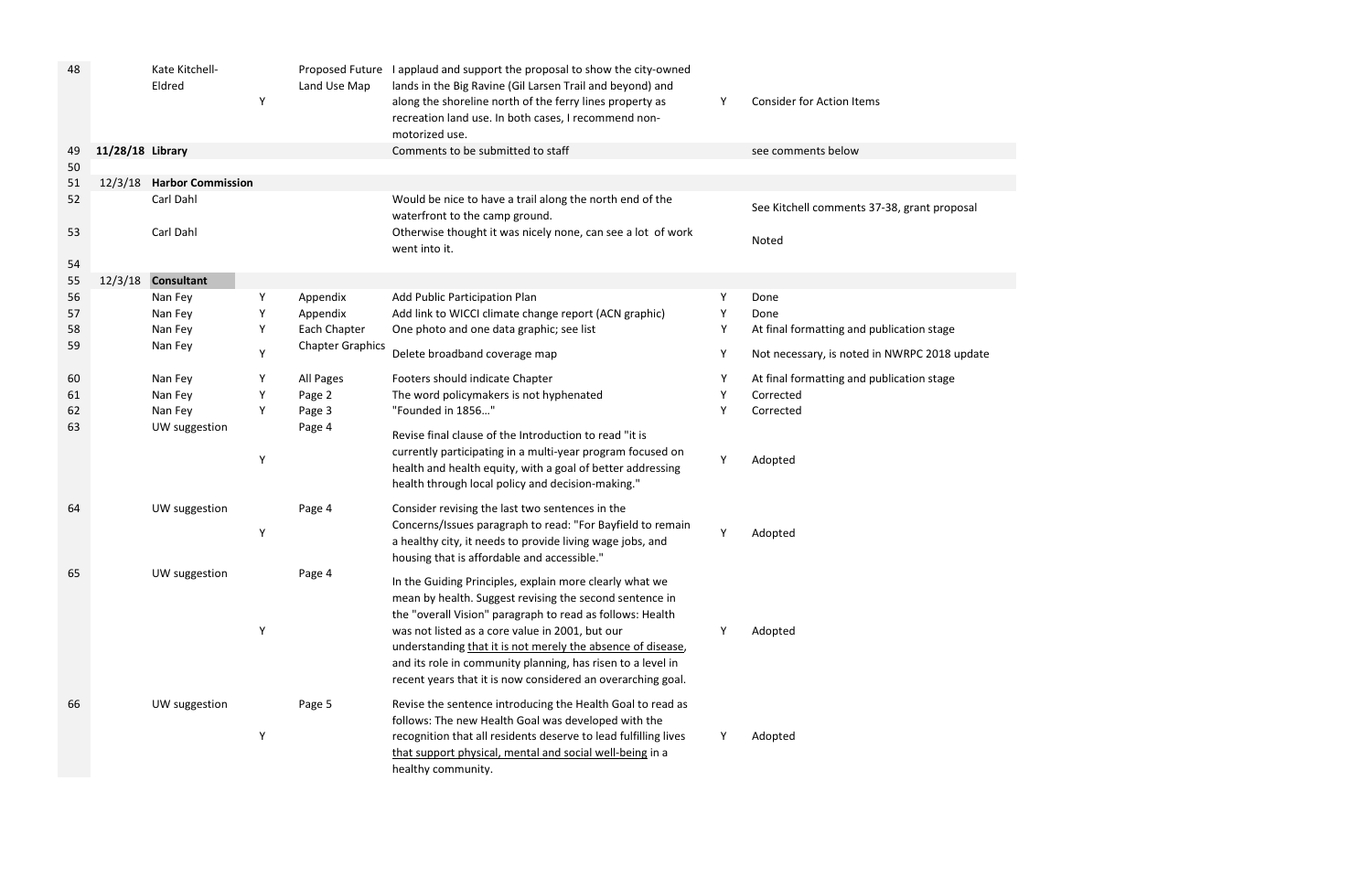| 67 | UW suggestion<br>Υ | Page 5  | Revise the final paragraph in the Guiding Principles section<br>to read as follows: These Guiding Principles are very<br>important for boards, committees, and the Common<br>Council to reference whenever they are considering<br>actions, goals and objectives in this plan. Their relevance<br>will be noted in every substantive chapter.                                                                                                                                                                                                                                                                                                                                                                                                                                                                                                                       | Adopted                                     |
|----|--------------------|---------|---------------------------------------------------------------------------------------------------------------------------------------------------------------------------------------------------------------------------------------------------------------------------------------------------------------------------------------------------------------------------------------------------------------------------------------------------------------------------------------------------------------------------------------------------------------------------------------------------------------------------------------------------------------------------------------------------------------------------------------------------------------------------------------------------------------------------------------------------------------------|---------------------------------------------|
| 68 | Nan Fey<br>Y       |         | Facilities Chapter Add Recreation Center where appropriate.<br>See Kitchell comment #35                                                                                                                                                                                                                                                                                                                                                                                                                                                                                                                                                                                                                                                                                                                                                                             | Adopted                                     |
| 69 | Nan Fey<br>Υ       | Page 9  | Change "insure" to "ensure" in first entry of Existing<br>Conditions                                                                                                                                                                                                                                                                                                                                                                                                                                                                                                                                                                                                                                                                                                                                                                                                | Adopted                                     |
| 70 | UW suggestion<br>Y | Page 10 | Consider adding another Objective (perhaps between<br>current numbers 4 and 5) that focuses on the needs of<br>seniors, e.g. "Explore ways to make community services<br>and resources more accessible to seniors."                                                                                                                                                                                                                                                                                                                                                                                                                                                                                                                                                                                                                                                 | Adopted                                     |
| 71 | UW suggestion<br>Υ | Page 12 | Suggest adding to the final sentence of Guiding Principles so<br>it reads as follows: options like walking and biking to<br>promote health and wellbeing, decrease obesity, and<br>provide places and opportunities for social interaction.                                                                                                                                                                                                                                                                                                                                                                                                                                                                                                                                                                                                                         | Adopted                                     |
| 72 | UW suggestion<br>Y | Page 13 | Consider adding a phrase at the end of Goal 1, Objective 3<br>noting in particular the needs of seniors and low income<br>users to make sure these are being met, e.g.<br>"transportation systems meet the needs of all users,<br>especially seniors and those with low incomes."                                                                                                                                                                                                                                                                                                                                                                                                                                                                                                                                                                                   | Also added "youth", see Jewell comment #106 |
| 73 | UW suggestion<br>Y | Page 14 | Add "local restaurateurs and retailers" to the list of<br>contributors to the local economy.                                                                                                                                                                                                                                                                                                                                                                                                                                                                                                                                                                                                                                                                                                                                                                        | Adopted.                                    |
| 74 | UW suggestion<br>Y | page 15 | Consider minor but important revisions to the Guiding<br>Principles paragraph to read as follows: Economic security<br>is a necessary element of both individuals' and the<br>community's health and resilience. While all residents<br>deserve access to economic opportunity, our commitment<br>to equity recognizes that some may need more support<br>than others to be successful. The community is strongly<br>committed to preserving its natural environment and<br>historic character; health impacts and sustainable<br>development principles should be used to evaluate<br>proposals and assess potential impacts, including<br>disproportionate impacts on different populations and<br>locations. Support for education is vital to developing a<br>workforce for family supporting jobs that serve the year-<br>round community as well as visitors. | Adopted                                     |
| 75 | UW suggestion<br>Y | Page 16 | Consider adding a sentence to the second paragraph of the<br>Introduction, before the last sentence that would read as<br>follows: Such opportunities would also allow for the                                                                                                                                                                                                                                                                                                                                                                                                                                                                                                                                                                                                                                                                                      | Adopted                                     |
| 76 | Nan Fey<br>Υ       |         | transfer and availability of existing housing to younger<br>residents and families.<br>Re-number objectives (1-6)                                                                                                                                                                                                                                                                                                                                                                                                                                                                                                                                                                                                                                                                                                                                                   | Done                                        |
|    |                    | Page 17 |                                                                                                                                                                                                                                                                                                                                                                                                                                                                                                                                                                                                                                                                                                                                                                                                                                                                     |                                             |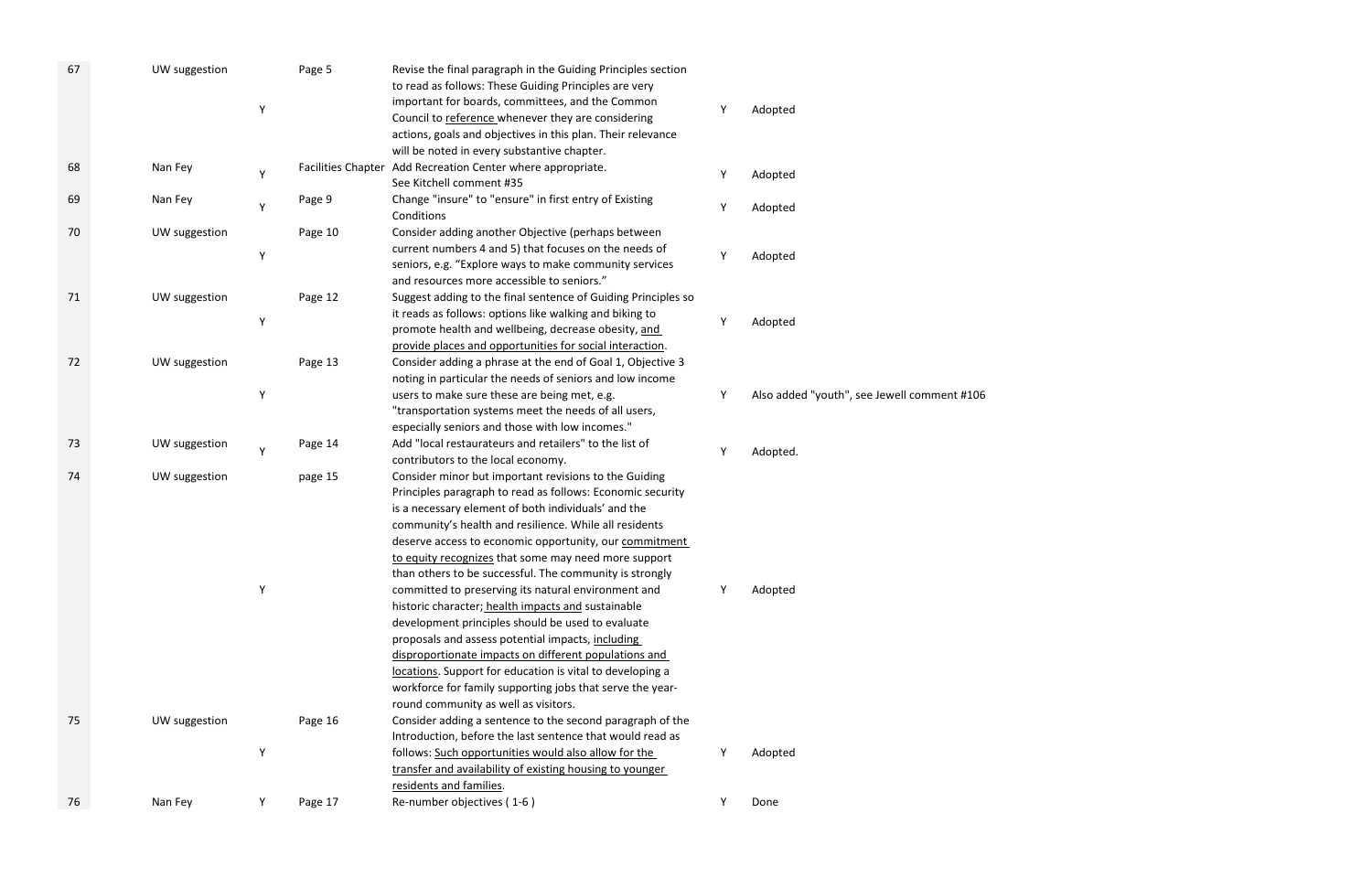| 77 |                 | UW suggestion | Υ | Page 17 | Add to the second Objective 2, to emphasize the<br>importance of locating senior housing "with easy access of<br>parks, services, and community amenities."                                                                                                                                                                                                                       | Y | Adopted                                                                                                                                                                                |
|----|-----------------|---------------|---|---------|-----------------------------------------------------------------------------------------------------------------------------------------------------------------------------------------------------------------------------------------------------------------------------------------------------------------------------------------------------------------------------------|---|----------------------------------------------------------------------------------------------------------------------------------------------------------------------------------------|
| 78 |                 | UW suggestion | Υ | Page 21 | In the second paragraph of the Introduction, consider<br>adding economic development to the challenges listed in<br>the last sentence.                                                                                                                                                                                                                                            | Υ | Adopted                                                                                                                                                                                |
| 79 |                 | Nan Fey       | Y | Page 25 | In Comp Plan Limitations paragraph, replace reference to<br>Village of Somerset with City of Bayfield                                                                                                                                                                                                                                                                             | Υ | Done                                                                                                                                                                                   |
| 80 |                 | Nan Fey       | Υ | Page 25 | In Schedule & Process paragraph, change "insure" to<br>"ensure"                                                                                                                                                                                                                                                                                                                   | Y | Done                                                                                                                                                                                   |
| 81 |                 | Nan Fey       | Υ | Maps    | Add Rec Center to Transportation and Parks/Rec Areas                                                                                                                                                                                                                                                                                                                              | Υ | See Jewell comment 99                                                                                                                                                                  |
| 82 |                 | Nan Fey       | Υ | Maps    | Revise snowmobile trail on Parks & Recreation map                                                                                                                                                                                                                                                                                                                                 | Υ | Also noted the trail is open to ATVs in winter                                                                                                                                         |
| 83 |                 | Nan Fey       | Υ | Maps    | Consider noting portions of Block 93 (south of Rittenhouse<br>between 4th and 5th Streets) as either "protected open<br>space" or "public facilities" (to protect their steep slopes                                                                                                                                                                                              | Y | Noted                                                                                                                                                                                  |
|    |                 |               |   |         | >15%) on the Future Land Use map. The alley that runs<br>through the center of the block is already city-owned<br>property.                                                                                                                                                                                                                                                       |   |                                                                                                                                                                                        |
| 84 |                 | Fey           | Υ | Maps    | Consider noting portions of the "wooded parcels" on Blocks<br>108 and 109 as either "protected open space" or "public<br>facilities" (to protect their steep slopes >15%) on the Future<br>Land Use map                                                                                                                                                                           | Υ | Noted                                                                                                                                                                                  |
| 85 |                 | Fey           | Υ | Maps    | Clarify that Future Land Use Map is not the same as the<br>city's current Zoning Map                                                                                                                                                                                                                                                                                              | Υ | Add * to note this distinction. The FLU map is<br>required by the Smart Growth statute; is not<br>intended to reflect current (or even future) zoning<br>categories.                   |
| 86 | 12/4/18 Library |               |   |         |                                                                                                                                                                                                                                                                                                                                                                                   |   |                                                                                                                                                                                        |
| 87 |                 |               | Υ | Page 4  | Concerns/Issues- Last sentence grammatical error. Lack of<br>parallel construction. Should read: to accommodate and to<br>attract. (add the second to).                                                                                                                                                                                                                           | Υ | Rewritten                                                                                                                                                                              |
| 88 |                 |               | Υ | Page 5  | Second paragraph. All mention of the "library" should be<br>addressed as Bayfield Carnegie Library. The Bayfield<br>Carnegie Library is an educational, cultural and historical<br>institution. We are more than a building facility and we<br>should not be buried in the facilities chapter. It should be<br>said school and the Bayfield Carnegie Library in community<br>life | Υ | First mention will use the full name with (library)<br>noted thereafter. The emphasis is on facilities that<br>are important to the community, not merely the<br>buildings themselves. |
| 89 |                 |               | Υ | Page 9  | Existing Conditions. The Bayfield Carnegie Library is ranked<br>4th in the state of Wisconsin and is vital as a cultural<br>institution and central to the community since 1904.                                                                                                                                                                                                  | Y | Added.                                                                                                                                                                                 |
| 90 |                 |               | Υ | Page 10 | Goals and Objectives. Enhance the hearth, safety, and<br>education.                                                                                                                                                                                                                                                                                                               | Υ | These elements are covered by the term wellbeing<br>as it is used throughout this plan. No change<br>recommended.                                                                      |
| 91 |                 |               | Y | Page 11 | Should say: Bayfield Carnegie Library                                                                                                                                                                                                                                                                                                                                             | Y | Used full name in Introductory paragraphs                                                                                                                                              |
| 92 |                 |               | Y | Page 12 | Concerns and Issues. No bus route for access from Red Cliff<br>to Bayfield Carnegie Library.                                                                                                                                                                                                                                                                                      | Y | Buses service the Library at riders' request. No<br>change recommended.                                                                                                                |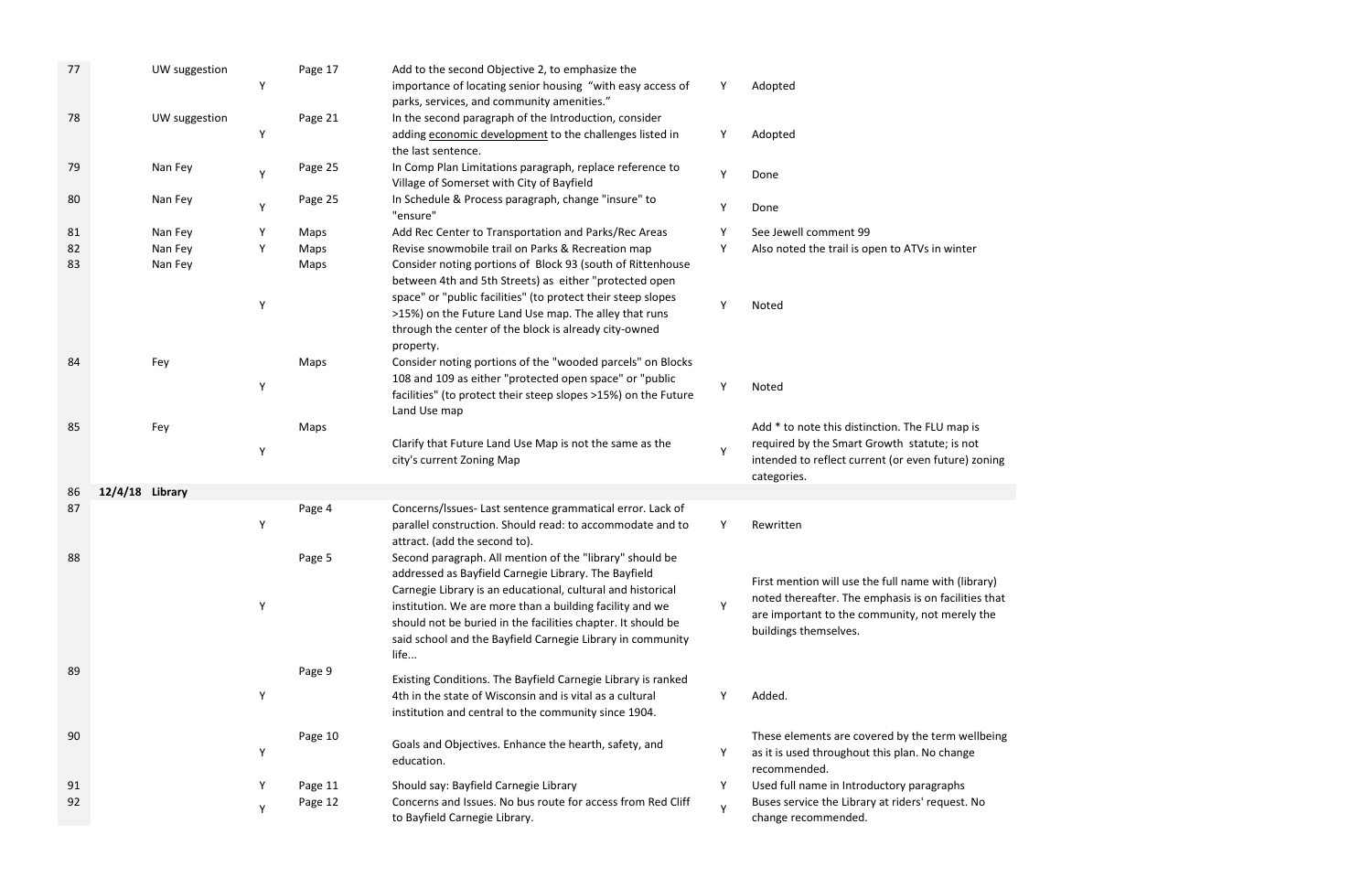| 93         |         |                         | Υ | Page 15                   | Guiding Principles. Support for education where the<br>Bayfield Carnegie Library is vital.                                                        |   | This is assumed within the concept of education. No<br>change recommended. Consider for action items<br>with more detail.                       |
|------------|---------|-------------------------|---|---------------------------|---------------------------------------------------------------------------------------------------------------------------------------------------|---|-------------------------------------------------------------------------------------------------------------------------------------------------|
| 94         |         |                         | Υ | Page 22                   | Existing Conditions. Includes Bayfield Carnegie Library.<br>Baseball field- soccer field (add)                                                    | Y | No changes. The library was added to Existing<br>Conditions in a previous chapter, and the playing<br>fields are on the Parks & Recreation Map. |
| 95         |         |                         | Y | Page 23                   | School district and in alliance with the Bayfield Carnegie<br>Library, integrate it into                                                          | Υ | No changes, see #91 above.                                                                                                                      |
| 96         |         |                         | Y | Page 26                   | Glossary. Equity is defined, Equality is not defined.                                                                                             | Υ | No changes. Graphic on page 5 is self explanatory.                                                                                              |
| 98         | 12/4/18 | <b>Public Comments</b>  |   |                           |                                                                                                                                                   |   |                                                                                                                                                 |
| 99         |         |                         |   |                           | 1. There should be a list of key stakeholders in the                                                                                              |   |                                                                                                                                                 |
|            |         | Chuck Fynn:             | Υ |                           | documents. Some names are listed but others are not. List<br>could have a disclaimer that we regret sincerely if we've<br>missed anyone.          | Υ | City boards, committees and commissions were<br>added to the Acknowledgements page.                                                             |
| 100        |         | Chuck Fynn:             | Y |                           | 2. The Goal on Youth is not supported by the plan.<br>Consider adding more.                                                                       | Υ | Added "youth" on page 13. See also comments #72<br>and #106                                                                                     |
| 101        |         | <b>Bob Durfey</b>       | Υ |                           | Corrections on Housing map                                                                                                                        | Y | Revised in January 2019 map                                                                                                                     |
| 102        |         |                         |   |                           | Noted the Rec Center Facility is owned by the school and                                                                                          |   | Rec Center will be added to the Parks & Rec map,                                                                                                |
|            |         | <b>Hilary Jewell</b>    | Υ |                           | should be identified on the maps just as the school and<br>library are noted. (We may want to identify Family Forum<br>too if maps are modified). | Υ | and Transportation. Family Forum is a program<br>housed in the Head Start facility in 2018, location<br>could change.                           |
| 103        |         | <b>Hilary Jewell</b>    | Υ | Page 6                    | Add "and consumption" to the 7th bullet point about local<br>food                                                                                 | Υ | Adopted                                                                                                                                         |
| 104        |         | <b>Hilary Jewell</b>    | Υ | Page 7-8                  | Add goal about working within school to create future<br>stewards                                                                                 | Υ | Better as an "action item"                                                                                                                      |
| 105        |         | <b>Hilary Jewell</b>    | Y | Page 8                    | Goal 4 - remove "walking" to just read trails                                                                                                     | Y | Adopted                                                                                                                                         |
| 106        |         | <b>Hilary Jewell</b>    | Υ | Page 8                    | Goal 4 - add 3rd point to include Rec Center                                                                                                      | Υ | New Objective not necessary. Added in Facilities<br>chapter                                                                                     |
| 107<br>108 |         | Hilary Jewell           | Y | Pages 9-10<br>Page 10     | Add Rec Center to Existing Conditions                                                                                                             | Υ | Done in the Introduction<br>Sustainabiility is implied in the overall goal,                                                                     |
|            |         | <b>Hilary Jewell</b>    | Y |                           | Goal1 - add "sustainable" in front of infrastructure                                                                                              |   | recommended against adding the word to<br>Objective 1.                                                                                          |
| 109        |         | <b>Hilary Jewell</b>    | Y | Page 11                   | Goal 5 - add Rec Center                                                                                                                           |   | Adopted                                                                                                                                         |
| 110        |         | <b>Hilary Jewell</b>    | Υ | Page 13                   | Goal 2 - add Rec Center                                                                                                                           | Υ | Adopted                                                                                                                                         |
| 111        |         | <b>Hilary Jewell</b>    | Y | Page 13                   | Specifically mention Youth & Senior                                                                                                               | Y | Adopted                                                                                                                                         |
| 112        |         | <b>Hilary Jewell</b>    | Υ | Page 14                   | Add Childcare to list in 7th entry under Existing Cconditions                                                                                     | Υ | Not necessary, childcare is listed in Concerns/Issues                                                                                           |
| 113        |         | Hilary Jewell           | Υ | Page 24<br>Implementation | #3 add education to health & equity                                                                                                               | Y | Adopted                                                                                                                                         |
| 114        |         | Hilary Jewell           | Y | Page 24<br>Implementation | Step 1 leaves a lot of room for things to fall through.<br>Clarify accountablility & timeline.                                                    |   | Recommended changes in Paragraphs 1 and 5                                                                                                       |
| 115        |         |                         |   |                           |                                                                                                                                                   |   |                                                                                                                                                 |
| 116        |         | 12/6/18 Public Comments |   |                           | <b>Plan Commission Meeting</b>                                                                                                                    |   |                                                                                                                                                 |
| 117        |         | David Eades             |   |                           | Commended PC on the hard work that was done to create<br>this document                                                                            |   | Noted, and much appreciated.                                                                                                                    |
| 118        |         |                         |   |                           |                                                                                                                                                   |   |                                                                                                                                                 |